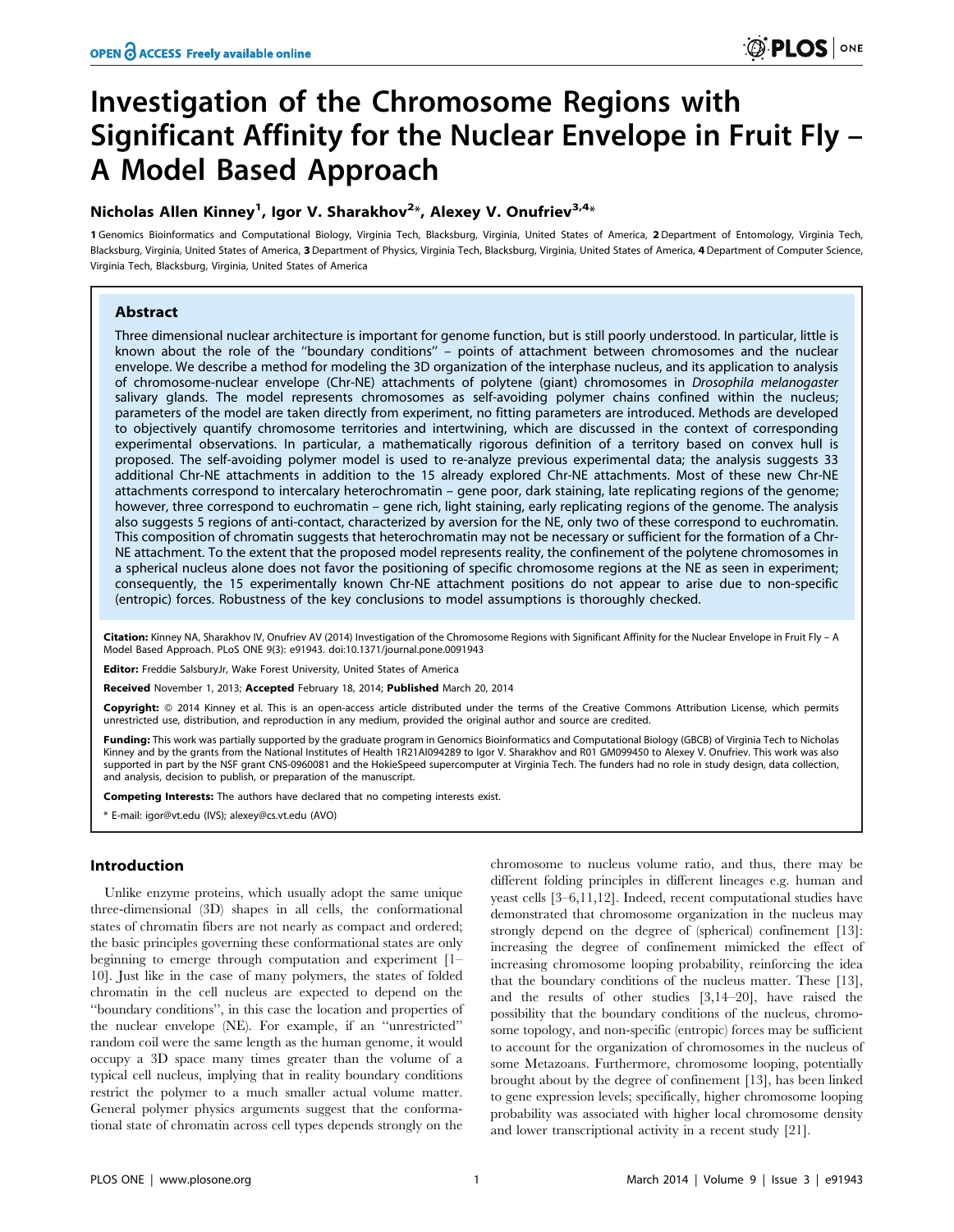In addition to including the NE in computational chromosome models; many studies now take into consideration the specific interactions of the chromosomes with the [5,6]. For example, a recent model of the yeast nucleus recapitulated key features of 3D chromosome organization and incorporated both centromere and telomere attachment to the [5,6]. However, the nature of these interactions with the NE remains unclear; other studies have suggested that non-specific and specific forces acting together position chromosomes in the nucleus [16], and a recent study demonstrated that non-specific forces alone may be sufficient to localize chromocenter and heterochromatin to the in Arabidopsis [17]. Regardless of mechanism, identifying regions of chromosome-nuclear envelope (Chr-NE) contacts and ''anti-contacts'' (regions which statistically avoid the NE) is important for their inclusion in future modeling studies and for determining the types of chromatin typically found at or away from the nuclear periphery, which is in turn important for better understanding of 3D-chromosome organization. Stated simply, the main goal of our study is to objectify the finding of Chr-NE attachments and characterization of their composition.

Earlier experiments [9] discovered 15 Chr-NE attachments, identified by their high probability of contact with the NE exceeding 66% in an ensemble of 24 nuclei. These 15 known Chr-NE attachments coincide almost exclusively with regions of intercalary heterochromatin – gene poor, dark staining, late replicating regions of the genome [22]. The seminal study has clarified the character of the most frequent NE attachments, but left several important questions unanswered. Does the 66% ad-hoc threshold used previously for discovering Chr-NE attachments reveal all of the Chr-NE attachments in Drosophila polytene chromosomes, too many, or too few? Using a more objective threshold here is important because the composition of chromatin inferred from the analysis of the Chr-NE attachments may change if too many or too few Chr-NE attachments are identified. The use of a more objective threshold may help reveal previously uncharacterized NE attachments in the old experimental data; if those attachments are indeed found, then what is their heterochromatic character? Finally, could pure geometric effects, such as confinement in a spherical nucleus, specific chromocenter arrangement, and the excluded volume of the chromosomes and nucleolus favor the placement of specific chromosome positions at the NE, and could these non-specific (entropic) forces alone position the 15 most significant Chr-NE attachments?

Our study is designed to address these and several other questions, while delivering to the community a computational model that can be used to complement experiments that study the 3D architecture of chromosomes. Here we use polytene chromosome from salivary gland nuclei of *D. melanogaster*, which is a wellestablished model for studying organization and function of the eukaryotic genome [23–26]. Each of the polytene chromosomes contains approximately 1024 chromosome replicas bundled together in parallel; thus the entire genome organization in a single nucleus becomes visible under a light microscope. This is a critical advantage over ''regular'' interphase chromosomes because it becomes possible to obtain full spatial information about the position of each individual polytene chromosome – its complete trace in 3D space. The study of polytene chromosomes has significant potential for general understanding of 3D genome organization because recent experiments revealed identical structural and functional organization of non-polytene and polytene chromosomes in fruit fly [27–30]. Moreover, the polytene chromosomes are estimated to occupy about a third of the nuclear volume [31]; this chromosome to nuclear volume ratio, which critically affects the over all 3D nuclear architecture [2], is the

same in regular non-polytene nuclei [32], and is likely similar to the values characterizing human nuclei [3].

Experimental studies have identified several plausible biological roles and effects of Chr-NE contacts, such as maintenance of nuclear architecture and separation of the chromosome territories [33–37]. Despite their importance, experimental validation and analysis of Chr-NE contacts in most non-polytene interphase nuclei is difficult since regular interphase chromosomes and their NE contact sites cannot be visualized directly by standard techniques of light microscopy. Instead, Chr-NE contacts in non-polytene interphase nuclei are often identified by indirect methods with fluorescence in situ hybridization [38] or inferred using a DamID approach – a method based on detecting DNA methylation by a chimeric protein consisting of a chromatin protein fused with methyltransferase [39–41]. The drawback of fluorescence *in situ* hybridization is that only a small number of chromosome positions can be labeled; consequently, determining the complete folding pattern of the chromosomes in a single nucleus is nearly impossible. The drawback of using a DamID [41] approach is that methylation via methyltransferase can only be detected using an entire ensemble of cells; consequently, the stochasticity and cell-to-cell variability of the Chr-NE contacts is lost. In polytene chromosomes, 3D tracing experiments have been used [9,31] to directly visualize chromatin folding and to identify Chr-NE attachments, but these studies typically involve small numbers of nuclei, which makes establishing statistical significance difficult. The model described in this study is used to improve the criteria for identifying statistically significant Chr-NE attachments, and consequently improve our knowledge regarding the type of chromatin found at or away from the NE.

The polytene chromosomes from *D. melanogaster* salivary glands have been extensively characterized in previous experiments [9,42,43]. We model each of the five largest chromosome arms of D. melanogaster as a random self-avoiding walk (SAW) under confinement; parameters of the model come from available experimental data. We validate our method of model building by quantifying the experimentally observed presence of chromosome territories and the absence of chromosome intertwining. The model answers three questions: Are there additional statistically significant Chr-NE attachment regions? If there are additional Chr-NE attachment regions, do they also correspond to heterochromatin? Does confinement of the polytene chromosomes in a spherical nucleus alone favor the positioning of specific chromosome regions at the as seen in experiment? Our model demonstrates that the geometric effects of chromosome confinement inside a spherical nucleus alone do not bring about specific Chr-NE attachments. We use our model to improve criteria for locating Chr-NE attachments. By applying our criteria to the data available from previous tracing experiments [9,42,43] we identify 33 new, previously unreported, but statistically significant Chr-NE contacts and 5 regions of anti-contact. The composition of these new Chr-NE attachments is discussed.

### Materials and Methods

#### Model Building

Motivation. Our model incorporates all experimentally known parameters D. melanogaster polytene chromosomes with the exception of introducing specific Chr-NE attachments; in other words, the model is a Null model with respect to Chr-NE attachment. Essentially, the deviations between our Null model and experiment then reveal the positions of Chr-NE attachment from experimental data (this is the focus of the paper and is discussed extensively in what follows). We construct the Null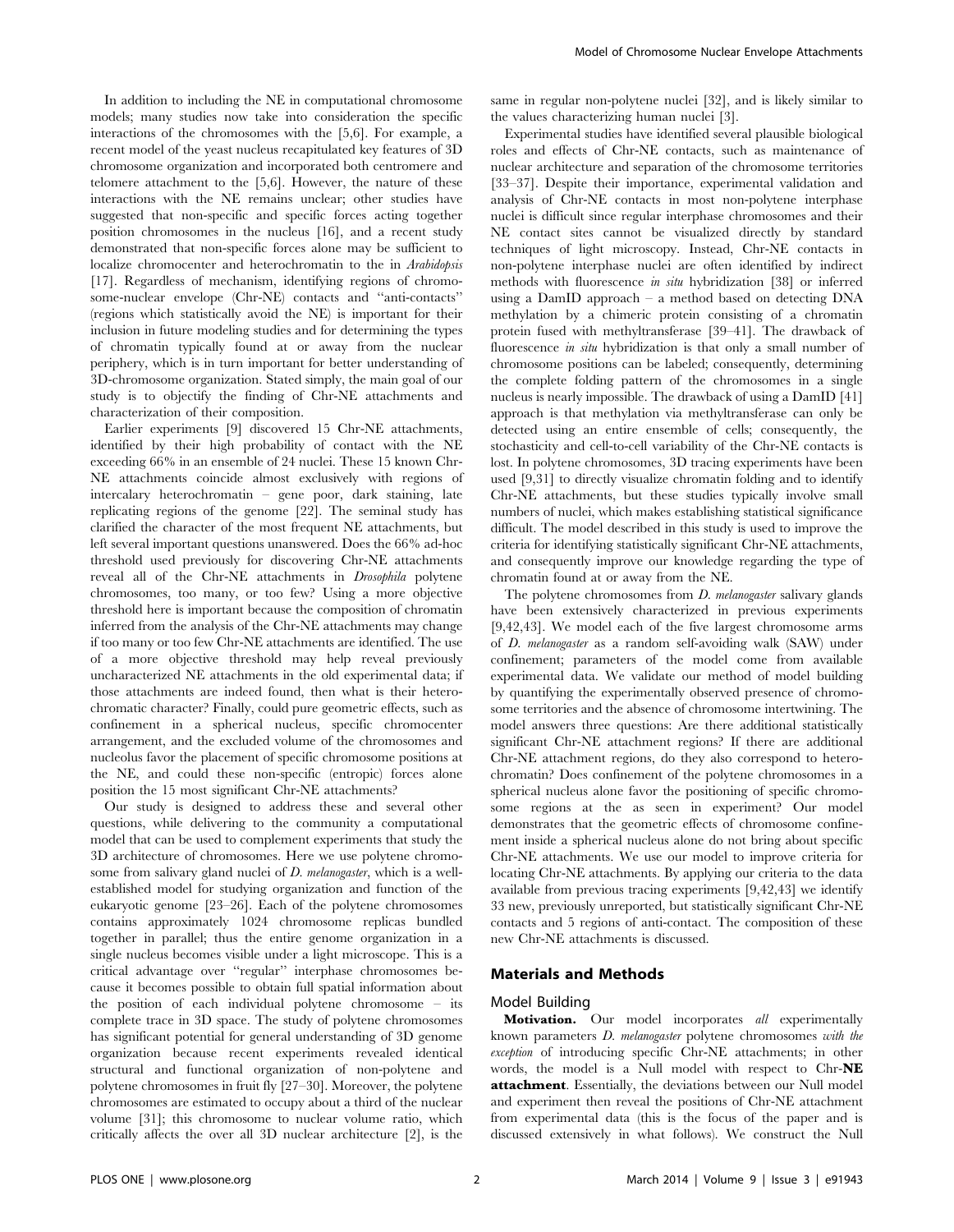model using an equilibrium based self-avoiding walk approach and introduce several modifications in order to recapitulate experiment. Some of these modifications likely introduce non-equilibrium features into our model; however, we stress that the fully modified model contains all the known features of the polytene nucleus from experiment except for specific Chr-NE attachments. For any other model the deviations from experiment would arise from multiple factors, not just the Chr-NE attachments. Regardless, we check that all model conclusions are robust to the nonequilibrium features that our model contains (discussed below).

**Approach.** The five largest chromosome arms of *D. melano*gaster salivary glands are modeled as beads-on-string [2,4,16,44– 46] and are represented as five random self-avoiding walks (SAWs) [47–50] (Figure 1). This approach is common in theoretical studies of 3D chromosome architecture, and has already been shown to recapitulate some properties of experimental ensembles of polytene chromosomes [51]. The sixth arm, chromosome 4, is not considered due to its negligible length. Experimental data for the chromosomes and the nucleus become realistic model parameters and constraints imposed during the construction of SAWs (see Text S1 for a complete derivation of all model parameters and constraints).

Modeling procedure. One bead representing the chromocenter is placed adjacent to the NE (yellow bead in Figure 2) at the "north pole" of the nucleus. Then, five initial beads are placed, without overlapping, at random angular positions around the chromocenter (Figure 2); these five beads touch the chromocenter and NE, mimicking the experimental configuration of D. melanogaster chromocenter with the five chromosome arms extending outward. The arrangement of the five initial beads around the chromocenter bead is designed to match the relative proportion of chromocenter spatial arrangements seen in experiment [9] (Figure 3, details in Text S1). After assigning the chromocenter arrangement, SAWs are constructed using Rosenbluth algorithm [52] (i.e. SAW chains grow by addition of monomers in a "true" SAW fashion). We use a Rosenbluth algorithm for computational efficiency; for short chains this approach is a good approximation of self-repelling chains which are true equilibrium states of polymers [53]. This approach was recently used to generate densely packed SAWs in a study of protein folding [54]. Although our model is based on a SAW model, which is equilibrium by



Figure 1. Computational model of equilibrium states of a Drosophila polytene nucleus. The five chromosome arms are represented by five random SAW chains under confinement (one SAW chain is shown). The chains are built simultaneously starting from the chromocenter (yellow). Contacts are beads within one micron of the NE (red); locus-locus contacts are beads within two microns of each other (white). Full excluded volume includes the cylinder connecting two adjacent beads.

doi:10.1371/journal.pone.0091943.g001



Figure 2. The first four steps of constructing the model nuclei. SAW = self-avoiding random walk. doi:10.1371/journal.pone.0091943.g002

construction (to the extent that it approximates self-repelling chains), two non-equilibrium features are introduced to better represent experiment; these include the Rabl configuration of chromosomes and right-handed chromosome chirality.

It is known that most *D. melanogaster* polytene chromosomes conform to the Rabl type configuration [9]. This configuration is characterized by the predominant (80%) presence of the chromosome telomeres in the nuclear hemisphere opposite the chromocenter. It has been speculated that the Rabl configuration of chromosomes is a remnant of anaphase, which upon formation of Chr-NE attachments, may trap chromosomes in non-equilibrium configurations within the nucleus. However, the nature of Rabl configuration is not completely clear; an alternative possibility is that formation of Chr-NE envelope attachments trap chromosomes in a polarized configurations within the nucleus which remain polarized after reaching equilibrium. Rabl configuration was enforced in our models by a posteriori filtering of the generated ensembles of nuclei to achieve Rabl configurations in the final ensemble (details in Text S1). This a posteriori filtering introduces a non-equilibrium modification of the SAW's forming the basis of our model and is intended to reproduce the Rabl configuration seen in experiment (see Figure S1); but, this does not necessarily imply that the experimental polytene chromosomes in the nucleus are non-equilibrium for the reasons stated above.

Studies that trace the path of each chromosome arm in D. melanogaster salivary gland nuclei have observed a disproportionate amount (2:1) of right handed twist compared to left handed twist [9]. We enforce right handedness in our simulated chromosomes during construction of the SAWs: it is twice as likely for a new bead to be accepted if it forms right handed chirality rather than left handed chirality (details in Text S1). This introduces a second



Figure 3. Relative number of chromocenter arrangements in 22 experimental nuclei [9]. Numbers in italic represent the total nuclei found with the corresponding arrangement of the chromosome arms. doi:10.1371/journal.pone.0091943.g003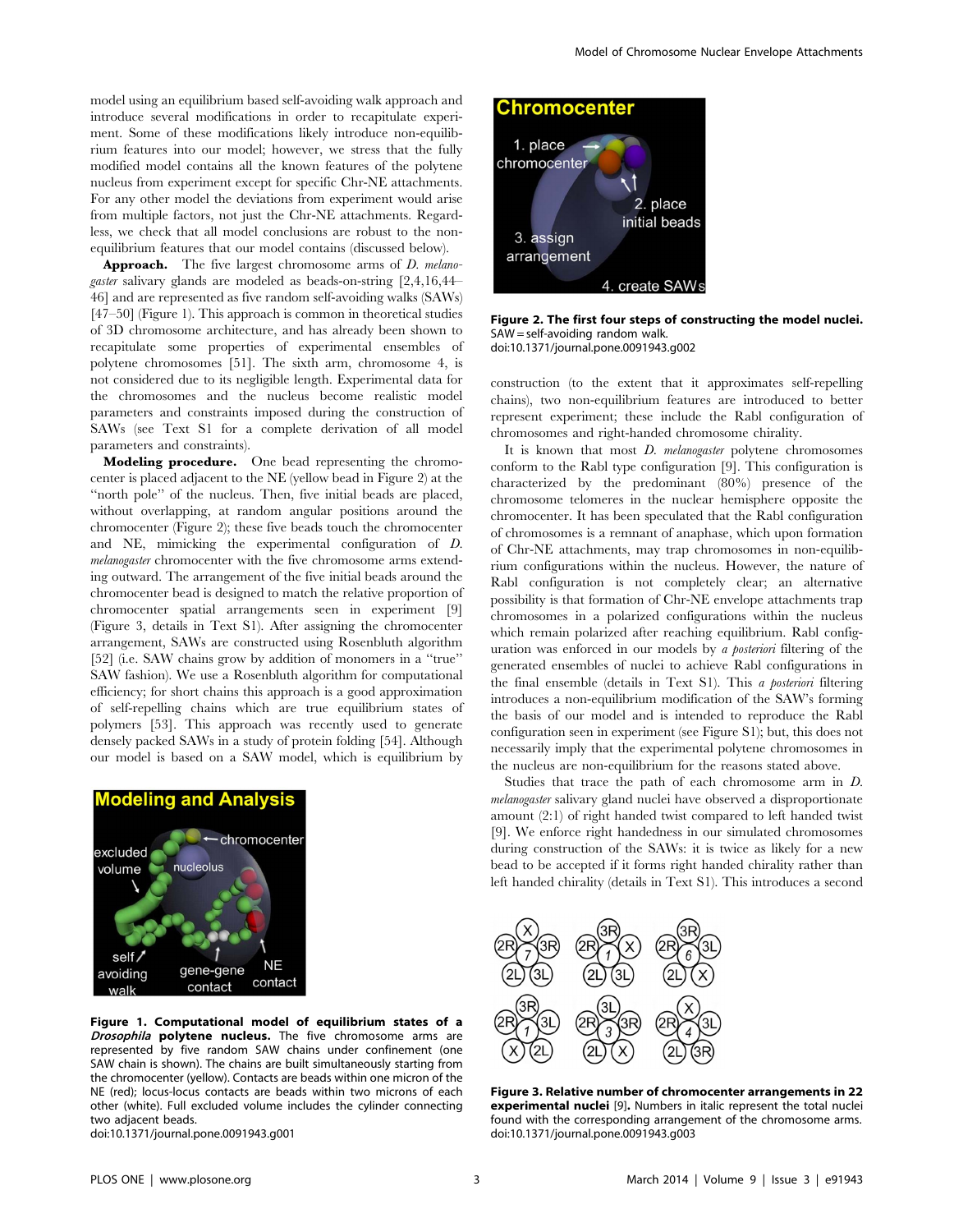non-equilibrium modification of the SAWs that form the basis of our model; the modification is intended to reproduce the chirality seen in experiment. This modification also does not imply that the experimental polytene chromosomes in the nucleus are nonequilibrium; the right-handed chirality seen in experiment may be equilibrium with dihedral potentials that are currently unknown. To address the question, one has to go beyond the current model.

A single step in growing the SAWs consists of simultaneously picking a random direction in 3D space to extend each model chromosome arm, adding the five new beads, and checking for violation of model constraints such as excluded volume (no bead overlap) and right-handed chromosome chirality. If no model constraints (see below) are violated, then the new beads are accepted and the model chromosome arms continue growing. In the case of rejecting the new beads, the step is repeated with new random directions in 3D space. The avoidance of perpetual SAW rejections is accomplished with two backtracking parameters,  $BT<sub>1</sub>$ and  $BT_2$ , that tally the number of SAW rejections. A single bead backtrack is made after  $BT_1 = 2000$  failed SAW additions, followed by its resetting; a 5 bead backtrack is made after  $BT_2 = 6000$  failed SAW additions, followed by its resetting. The above process is repeated until model completion (see Figure 4). This simple technique allows us to easily impose preferred right handed twist, chromocenter arrangement, and chromosome confinement which would be more difficult to enforce using alternative model building techniques [2,3,55]. The main conclusions of this work are insensitive to the choice of  $BT_1$  and  $BT_2$ , see below. We chose the manifestly symmetric SAW construction procedure (at each step the beads for all the chromosomes are added simultaneously) because there is no biological evidence that suggests a spatial symmetry breaking between the chromosomes. That is a conceivable alternative procedure in which a certain chromosome is fully built first, followed by other(s) would be less justified biologically.

Robustness of major conclusions to model details. The general SAW approach introduced here to model polytene chromsomes was validated in several previous studies in similar contexts [2,3,5,6,51]. To improve biological realism of our model, we have introduced several additional features to the basic procedure. For simplicity we construct our SAW's using an unweighted Rosenbluth algorithm [52]. It is reiterated that our final ensemble reproduces all known features of experimental polytene chromsomes in the nucleus without enforcing specific Chr-NE attachments; consequently, the deviations between our model and experiment must stem from Chr-NE attachments alone. Regardless, we have checked explicitly that the key model conclusions are robust to all non-equilibrium SAW modifications introduced in our model. To this end, two variations of our SAW



Figure 4. Representation of a simulated model nucleus (right) compared to experiment (left). doi:10.1371/journal.pone.0091943.g004

were considered: (1) fully modified  $SAW$  – with Rabl configuration, right-handed chirality, and chromocenter arrangement designed to recapitulate all features of experimental nuclei with the exception of Chr-NE attachments. This is the main model used in this work. In addition, we have considered: (2) unmodified  $SAW$ which does *not* introduce Rabl configuration, right handed chirality, or chromocenter arrangement, and so is equilibrium to the extent that our chain growing algorithm approximates selfrepelling chains. Both variations of our SAW model lead to the same main conclusions (see Table S1 and Table S2). To enforce constraints in our models (spherical boundary and excluded volume) we use a simple backtracking procedure controlled by two parameters,  $BT_1$  and  $BT_2$  (see methods) that determine when a single bead and 5 bead backtrack is made respectively during the construction of the SAW. Unlike all other parameters of the model, the values of these two parameters do not come from experiment. To verify robustness of the key conclusions to the specific choice of  $BT_1 \gg 1$  and  $BT_2 \gg 1$ , we used a third variation of our SAW approach: fully modified SAW with  $BT_1 = 1000$  and  $\frac{BT_2 = 3000}$  – with backtracking parameters reduced by a factor of 2. This variation of our model also vielded the same main This variation of our model also vielded the same main conclusions (see Table S1); computational complexity prohibited testing model robustness in the entire  $BT_1-T_2$  parameter space.

Derivation of model parameters and constraints from biological data. See Text S1.

#### Simulations

A previous experiment [9] estimated Chr-NE attachment probability for each chromosome position in 24 nuclei; each nucleus represented a single snapshot of the true state of the chromatin – a conformational ensemble of the five chromosomes. In this previous experiment (1) 15 Chr-NE attachments were defined by setting an ad hoc threshold of  $>66\%$  probability of observed contact with the NE. We use our model to essentially simulate a large, statistically significant number of these same tracing experiments also with 24 nuclei, but without specific Chr-NE attachments. Upon simulating 96 repeated tracings of 24 experimental nuclei (four shown in Figure 5), we calculate the mean,  $\bar{\chi}$ , and the standard deviation,  $\sigma$ , in contact frequency for each bead. It is unlikely to observe beads in our simulations (24 nuclei) with frequency of NE contact greater than  $\langle \bar{\chi} + 2\sigma \rangle$ . We identify 48 Chr-NE contact frequencies above this threshold (green line Figure 5 and 6) in previous experimental data [9]. The only difference between our model and experiment is the presence of specific Chr-NE attachments in the latter, and so it is statistically highly unlikely that the 48 experimentally determined Chr-NE contact frequencies are above the  $\langle \bar{\chi} + 2\sigma \rangle$  threshold due to pure chance (black and red arrows in Figure 6). By definition, approximately 2.5% of Chr-NE contact frequencies were above this threshold in our Null model that contains no specific Chr-NE attachments; thus, a lower statistical threshold would run the risk of identifying more ''false positives'' in experimental data while higher levels of significance would overlook the true Chr-NE attachments in experiment. We checked that 96 repeated simulations are enough to yield a reproducible  $\langle \bar{\chi} + 2\sigma \rangle$  threshold, see Table S1.

Using this same analysis, a threshold set at  $\langle \bar{\chi} - 2\sigma \rangle$  was used to establish statistical significance for regions of anti-contact - regions which statistically avoid the NE. With this definition, we identified statistically significant Chr-NE anti-contacts in previously published experimental data (blue line in Figure 6) [9]. A large number of model nuclei  $(96 \times 24 = 2304$  model nuclei) were needed to simulate these repeated tracing experiments because a new set of 24 nuclei was used for each simulated experiment.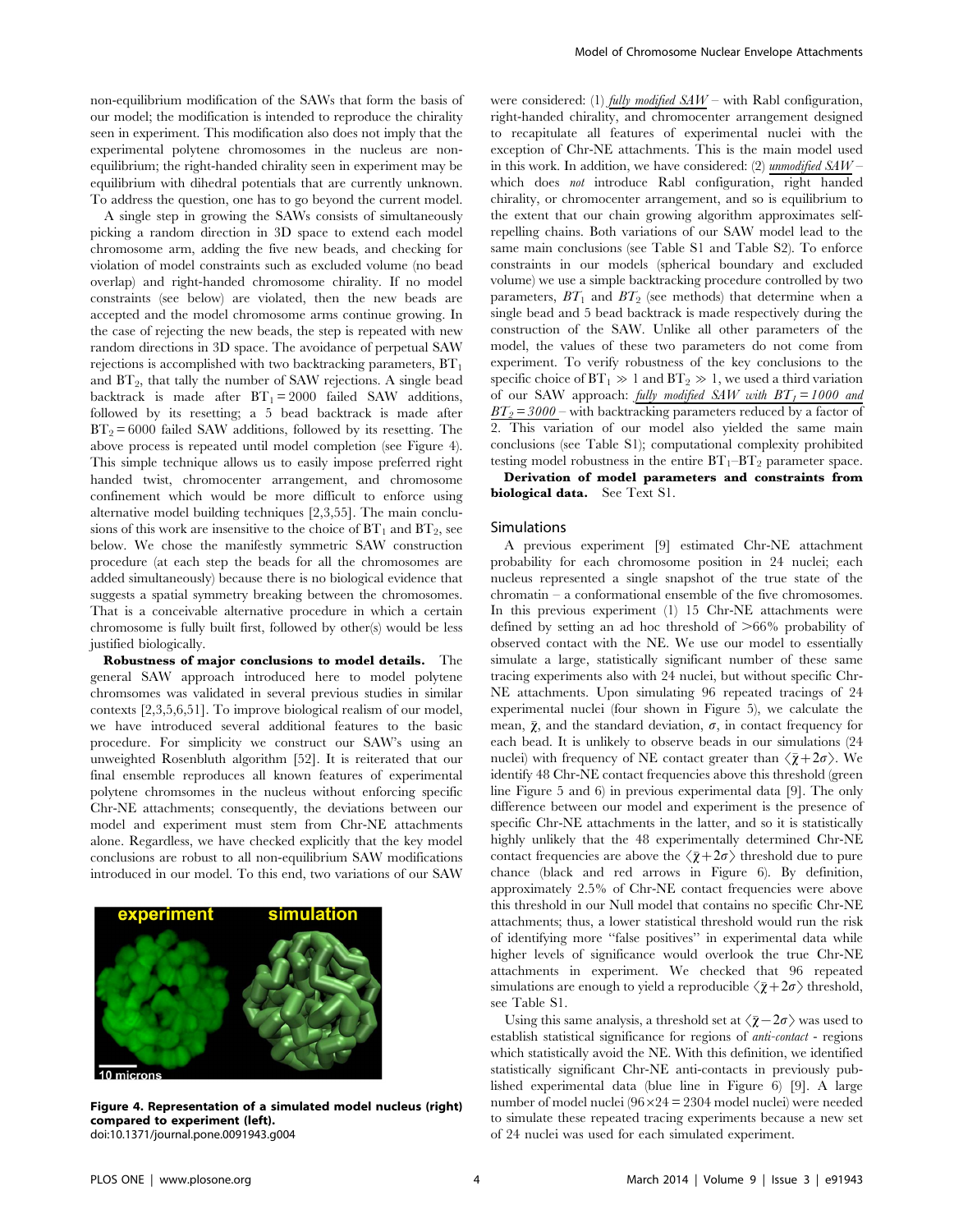

Figure 5. Procedure for deriving statistically significant threshold for identifying Chr – NE contacts in chromosomes tracing experiments (only chromosome 3R is shown for clarity). 96 sets of 24 nuclei were simulated (without enforcement of Chr-NE contacts). NE contact frequency for each chromosome position is plotted as a ''contact frequency profile''; profiles from 4 independent simulations are exemplified in the top panel. The mean  $(\bar{\chi})$  contact frequency and the standard deviation obtained from these simulated tracing experiments are used to set a threshold for identifying statistically significant Chr-NE contacts  $(\langle \bar{\chi} + 2\sigma \rangle)$  and anti-contacts  $(\langle \bar{\chi} - 2\sigma \rangle).$ 

doi:10.1371/journal.pone.0091943.g005

# Analysis of the Simulations

Simulated tracing experiments. For a single chromosome arm in a model nucleus, an array is formed with entries for each bead in the chromosome arm. For every bead an entry of 1 is recorded in the array if contact occurs with the NE. A frequency profile (Figure 5) is formed by averaging corresponding entries in 24 arrays, this being the same number of nuclei that was used in a previous experiment [9]. In our study this procedure is repeated 96 times, simulating the outcome of 96 chromosome tracing experiments involving 24 nuclei each; the average contact frequency,  $\bar{\chi}$ , and standard deviation,  $\sigma$ , for each bead in these 96 simulated tracing experiments is calculated. The standard deviation of these simulated chromosome tracing experiments provides a measure of how contact frequencies for a single set of 24 nuclei may change for repeated experiments.

Chromosome territory index. Chromosome territories [1,2,56] are assessed by quantifying how effectively one chromosome excludes other chromosomes from the volume it occupies in the 3D space. There is no universally accepted definition of chromosome territory, and, to the best of our knowledge, there is no mathematically rigorous one either. Our definition of the territory is similar in spirit to the construct used to define Kolmogorov-Sinai entropy. We begin by calculating the convex hull for a single chromosome, Figure 7 (we use MATLAB [57]), this is the minimum volume that includes all the chromosome's points (bead centers) inside a convex polyhedron. In general, each convex hull contains its own chromosome, and may also encompass some points belonging to other chromosomes. A fully ''territorial'' chromosome is one whose convex hull does not contain points from any other chromosomes while a less ''territorial'' chromosome is one whose convex hull contains some points from other chromosome. We define the chromosome territory index as the fraction of points inside a convex hull that belong to the chromosome used for its construction; for example, the fraction of light blue chromosome points inside the light blue convex hull shown in Figure 7. Under this definition the maximum territory index is 1. The minimum territory index for a chromosome depends on how many beads the chromosome's



Figure 6. High frequency and sub-high-frequency NE-contacts at a new threshold (green dashed line) of 50.5% (2s) significance. Red line - experiment [9]. Red arrows are the original 15 contacts identified in [9]. Black arrows are the additional contacts which are statistically significant according to our simulations. Blue arrows are significant regions of anti-contact – contacts that occur below the threshold (blue dashed line) of  $14.3\%$  ( $2\sigma$ ) significance. doi:10.1371/journal.pone.0091943.g006

convex hull can possibly accommodate; different chromosomes have a different minimum territory index. To establish this minimum territory index for a chromosome arm having  $n_{arm}$ beads, the 3D chromosome configuration having a global maximum convex hull volume under spherical confinement,  $H_{\text{max}}$ , is found (Figure S2). The minimum territory index for the chromosome is then given by  $T_{\text{min}}=n_{arm}/n_{\text{max}}$ , where  $n_{\text{max}}$  is the maximum number of beads that  $H_{\text{max}}$  can accommodate.

We approximate  $T_{\text{min}}$  for each chromosome of fruit fly by finding the chromosome configuration that corresponds to  $H_{\text{max}}$ (see Figure S2 for details). For each chromosome, the volume of this  $H_{\text{max}}$  (Figure S2 and Figure S3) was found to exceed the total volume of all 248 beads in our model nucleus  $(248 \cdot V_{bead})$  implying that a fully ''anti-territorial'' chromosome is one whose convex hull contains all 248 beads from itself and all other chromosomes in our model; thus, for our model  $T_{\text{min}}=n_{arm}/248$ . Using these definitions, the lowest territory index ranges from.18 to.24 depending on the chromosome.



Figure 7. The territory index of a chromosome is defined as the percent of its beads found inside the chromosome's own convex hull. Example: light blue chromosome. doi:10.1371/journal.pone.0091943.g007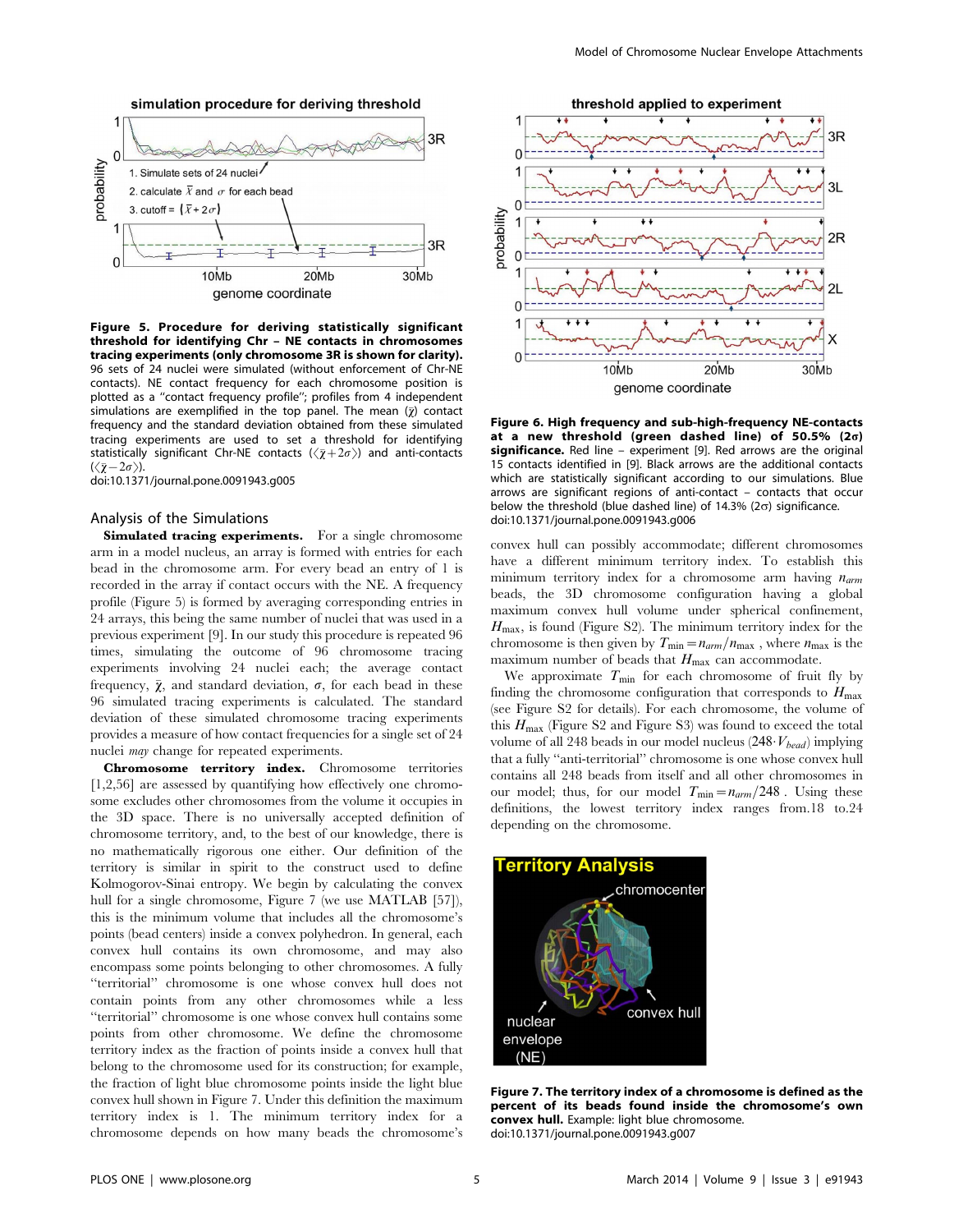Test for chromosome intertwining. Chromosome intertwining is an intuitive concept that can be rigorously assessed by attempting to separate model chromosomes by a translation in 3D space: if the two chromosomes can be separated in this manner, we call them non-intertwining. We begin by selecting the backbone of two chromosomes (including centromere) from a model nucleus; the backbone of a model chromosome consists of the line segments connecting the centers of each bead. A 35 micron long direction vector is then chosen to translate the backbone of one model chromosome; (the translation vector is longer than the diameter of the nucleus). If the two backbones cross during this translation then a new direction vector is picked. A total of 162 different direction vectors are tested in this manner, with unit vectors that uniformly cover the  $S^2$  space (spherical surface). If it is possible by one of these translations to separate the chromosome backbones, then the two chromosomes do not intertwine. The amount of intertwining in an ensemble is quantified by calculating the percent of all chromosome pairs in the ensemble that intertwine.

## Results

#### Validation of the Model

Chromosome to nucleus volume ratio. The calculated chromosome to nuclear volume ratio is .30 in our model, close to the experimentally measured ratio of .34 in *D. melanogaster* [31]. The difference which arises from coarse graining of the chromosomes is likely to be within the margin of error of the experiment.

Chromosome territories. Experimental, qualitative descriptions of *D. melanogaster* polytene nuclei have established that chromosomes form territories, ''analogous to the sections of a grapefruit'' [9,58] (Figure 7). The average territory index per chromosome in our model is .650 out of the highest possible value of 1.0 (see the precise definitions in ''Methods''); the computed territory indexes are significantly higher than the smallest possible territory index in fruit fly, which ranges from.18 to.24, depending on the chromosome. The comparison confirms that our model chromosomes are indeed ''territorial''. Thus, no additional, territory-specific a posteriori filtering was needed within our model to recapitulate this critical feature of chromosomes seen in experiment. We interpret this as validation of our modeling approach; we further checked the robustness of our modeled chromosome territories to the non-equilibrium modifications of our SAWs. Specifically, an unmodified SAW model (also described in robustness section) without right-handedness, Rabl orientation, or preferred chromocenter arrangement had an average territory index per chromosome of .651. Thus, non-equilibrium considerations may not be needed to account for the territorial property of polytene chromosomes in *D. melanogaster* salivary gland nuclei. Incidentally, we noted that a subjectively (visually) ''territorial'' model chromosome does not imply a chromosome territory index of 1; for example, a territory index of .650 has a qualitative description similar to the qualitative descriptions of previous experiments [9], (see Figure S4). The degree of objectivity and rigor that we have introduced by our definition of chromosome territory may therefore be useful in analysis of both experimental and modeled chromosomes.

Intertwining. Experimental, qualitative descriptions of D. melanogaster polytene nuclei have established that salivary gland chromosome arms do not intertwine [9,31,58]. We calculated the percent of non-intertwining chromosome arms (see methods) in our models. This analysis suggests that the percent of nonintertwining chromosome arms approaches 95% using our modeling method, (see details in Figure S5). We interpret this agreement with experiment as an indication of the strength of our model. The virtual absence of chromosome intertwining within our model was also robust to the non-equilibrium modifications of the model; approximately 95% of chromosomes in an unmodified model (described in robustness section) were also non-intertwining. In addition, we noted that our test for chromosome intertwining is highly sensitive; some chromosomes which may subjectively (visually) be identified as ''non-intertwining'' still narrowly failed the rigorous test (see Figure S6).

Scaling properties of the generated SAWs. The end-toend length of our simulated SAWs in free space is described by  $\langle r^2 \rangle \sim n^{1.18}$ , where r is chain end-end length and n is number of beads; this is in good quantitative agreement with theoretical results that give a range of  $\langle r^2 \rangle \sim n^{1.172}$  to  $\langle r^2 \rangle \sim n^{1.2}$  [59–63]. When we exclude the volume of the bond between nearest neighbor beads (Figure 1), the end-end length of our SAW's in free space is described by  $\langle r^2 \rangle \sim n^{1.25}$  (Figure S7).

# Additional High Frequency Contact Positions are Suggested by Simulation

Improved criterion for identifying chromosome – NE contacts. A contact frequency of .505 was on average (not including the centromere) two standard deviations above the mean for beads in our model (Figure 5 bottom panel), this value defined an objective threshold used to identify additional Chr-NE contact positions in the experimental data for a single set of 24 nuclei. Although this amounts to a lowering of the.66 frequency threshold originally use to identify the 15 Chr-NE attachments in (1), we stress that our model is intended to improve the threshold used to identify Chr-NE attachments not to simply lower it; an *ad hoc* threshold that is too high or too low could lead to an altered composition of chromatin at the NE and influence our understanding of Chr-NE attachment formation.

All peaks above our improved threshold were identified in the experimental data (Figure 6); nearby peaks also above the threshold were only considered if they were further away than the Kuhn length (3.1 microns) from neighboring peaks, this being the length over which there is no directional correlation in the chromosome fiber. We refer to the new Chr-NE contacts revealed as ''sub-high frequency'' to distinguish from the 15 previously reported ''high frequency'' Chr-NE contacts from [9].

Composition of newly identified chromosome–NE contact positions by chromatin type. Most of the positions we identify are located in regions of the chromosome corresponding to intercalary heterochromatin–dark staining compact regions of the chromosome [64]. In total, we identify 33 additional Chr-NE contacts, 20 of which are intercalary heterochromatin and 3 euchromatin; the additional 10 Chr-NE contacts display some properties of heterochromatin by being late replicating regions [22] (Table S3). We classified a chromosome region as intercalary heterochromatin if it contained a site of late replication and localization of antibodies against SuUR (Suppressor of Under-Replication) protein in wild-type flies [22]. We classified a chromosome region as a region of late replication if it contained a site of late replication in wild-type flies or a site of localization of antibodies against SuUR protein in SuUR 4x flies, which have two additional  $\mathcal{S}uUR^+$  doses [22]. Of the 20 intercalary heterochromatin regions, 6 are regions of under-replication, which is typical to the large bands of intercalary heterochromatin [29]. Experiments have already demonstrated that the 15 most significant Chr-NE contacts in *D. melanogaster* are almost exclusively heterochromatic. Our results (Figure 8) suggest that affinity for the NE can change gradually, with the highest affinity for the NE almost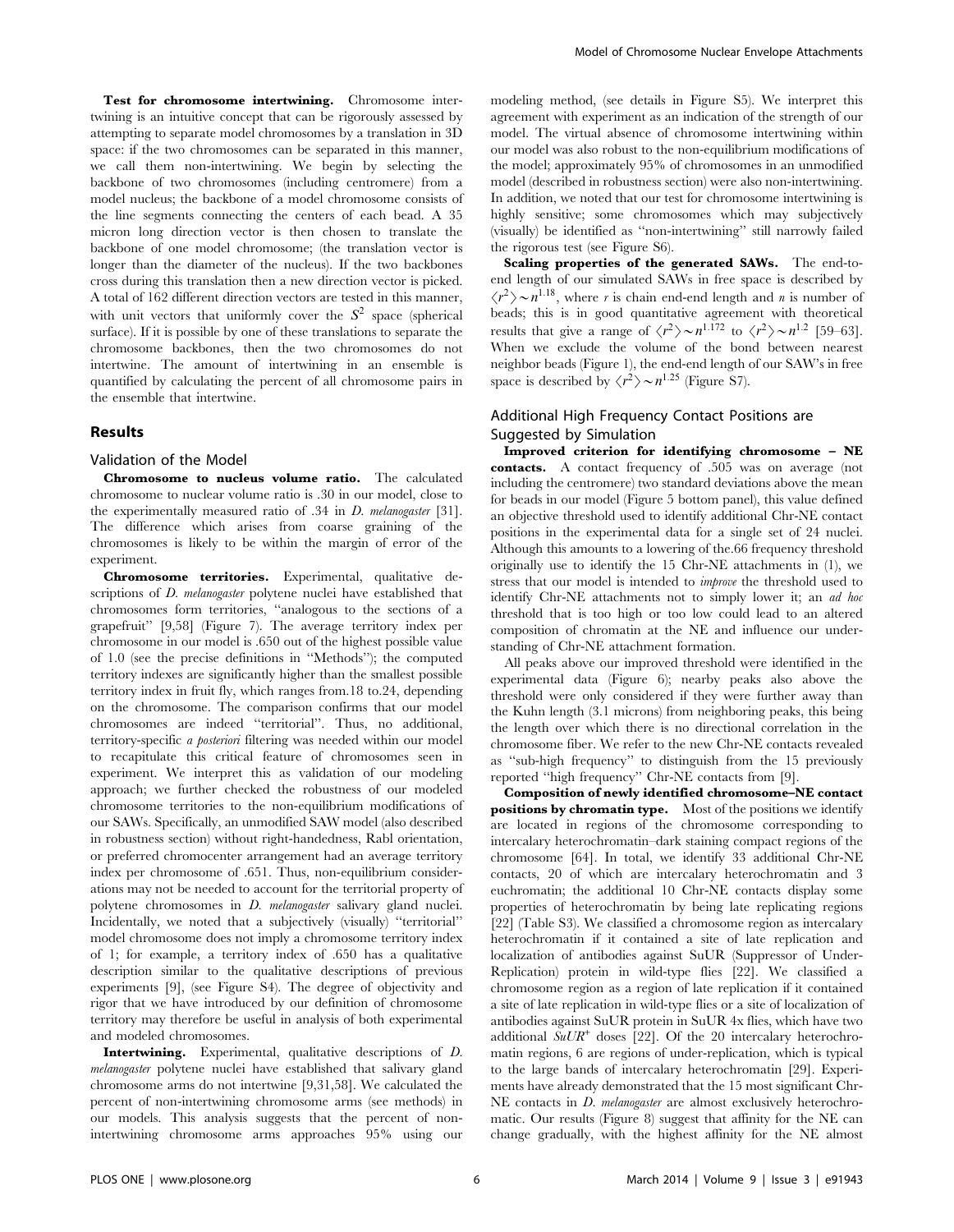exclusively possessed by intercalary heterochromatin, and the next highest affinity for the NE *mostly* a property of intercalary heterochromatin. The presence of 3 euchromatic regions in our set of 33 sub-high frequency contacts suggests that it is not necessary for a chromosome region to be heterochromatic in order to possess some affinity for the NE. We stress that this result is based on the known biological parameters of D. melanogaster polytene chromosomes.

Composition of contact positions with strong aversion for the NE. We applied the same analysis to identify positions of anti-contacts, which we define as chromosome regions that have significantly low probability to form a Chr-NE contact. A contact frequency of .143 was on average two standard deviations below the mean for any bead in our model; this defined a threshold used to identify anti-contacts. Five anti-contact regions were found below this threshold: 27B, 55E, 52F/53A, 85E, 93F (Figure 6). Three of these regions are euchromatic (55E, 52F, 85E), two are regions of late replication (27B, 93F), and one (52F/53A) is at the boundary between euchromatin and heterochromatin. The highly significant anti-contact at the border of regions 52F/53A may suggest that heterochromatin is not sufficient for formation of a Chr-NE contact. Thus at 1 Mb resolution, identifying a chromosome region as late replication, and possibly heterochromatin alone may not be completely sufficient to determine if a chromosome region will form a contact with the NE or if it will likely avoid it.

## Experimental Chromosome-nuclear Envelope Contact Positions Appear Non-random

A simple corollary follows from our computational modeling used primarily to reveal statistically significant Chr-NE attachments in experimental tracing data: because Chr-NE attachments are not enforced in our model nuclei (except for the chromocenter) these models should also reveal whether geometric effects alone (spherical confinement, presence of nucleolus, chromocenter arrangement, etc) predetermine which chromosome positions are in contact with the NE. When we average over 96 simulated chromosome tracing experiments, each bead in each chromosome in our model has approximately an equal chance to contact the NE (exemplified for 3R in Figure 5 bottom panel). This result shows that a bead's purely geometric positioning in a model



Figure 8. Composition of Chr-NE contacts in interphase polytene chromosomes of *D. melanogaster*. High frequency contacts were identified previously in experiment (left set of bars). New sub-high frequency contacts identified by our model (center). All contacts combined (right). doi:10.1371/journal.pone.0091943.g008

chromosome under spherical confinement has no effect on the affinity or aversion of that bead for the NE. Experiments [9] suggest, however, that 15 regions on the fruit fly chromosomes have a much higher affinity for the NE than the average. Statistically, it is virtually impossible for these 15 experimental Chr-NE contacts to arise in their corresponding beads due to pure chance in 24 model nuclei; thus, we conclude that, to the extent that our model represents reality, the 15 experimental Chr-NE contacts must have intrinsic affinity for the NE, unrelated to their pure geometric position along the chromosome.

#### **Discussion**

#### The Model

The random self-avoiding walk (SAW) is a classic, widely used approach to modeling polymers [4–6,65–68]. Variations of the SAW were employed in studies that model 3D chromatin organization, and were shown to accurately capture average locus-to-locus distances [2,4,49,51,69]. Several models based on variations of a SAW have already been used to successfully explain the structural features of chromosome 2L in D. melanogaster polytene chromosomes [51]. These previous models used a variety of strategies to explain 3D chromosome structure: strategies which included incorporating the Rabl configuration of chromosomes and generating the SAWs under confinement [4,51]. In this work we capitalize on the earlier successes of the SAW-based approaches to build a more realistic model of the 3D architecture of chromosomes in interphase nuclei - our model incorporates only the known parameters on *D. melanogaster* polytene nuclei, no fitting parameters are introduced. In addition, our model creates entire ensembles of nuclei which realistically describe the cell-tocell variations in chromatin folding. The application of our model to the analysis of chromosome tracing experiments offers a new valuable tool. We have applied the model to a previous tracing experiment of 24 D. melanogaster salivary gland nuclei [9]; however, our model can easily be extended to the analysis of tracing experiments involving a different number of nuclei. In addition, our model can easily be applied to polytene chromosome of different cell types by reconfiguring the model with the corresponding parameters from experiment.

Chromosome territories, in which each chromosome occupies a distinct sub-volume of the cell nucleus, have been observed in many experiments including both polytene and non-polytene chromosomes [9,31,56,70–74]. Recent simulations have demonstrated that non-specific entropic forces may play a significant role in establishing and maintaining chromosome territories [14,19,75], and it has been suggested [14] that this entropic effect stems from long flexible polymers having access to more chain configurations if they remain separate in distinct domains, rather than tangling together. This entropic effect has been shown to depend on the degree of confinement [76] and the presence of chromosome loops [14], which may also arise due to non-specific forces [14]. These arguments essentially assume that the chromatin reaches the state of thermodynamic equilibrium on the experimentally relevant time-scales. On the other hand, it has been argued that equilibrium configurations of human interphase chromosomes would not display territories and that territory formation is best explained by a non-equilibrium fractal globule [1,2]. The prediction of chromosome territories in our model is robust to the non-equilibrium modifications we make to the underlying, essentially equilibrium, SAW model. This robustness suggests that non-equilibrium considerations may not be necessary to explain territories seen in polytene chromosome in fruit fly nuclei. Given that chromosome territories appear to be a generic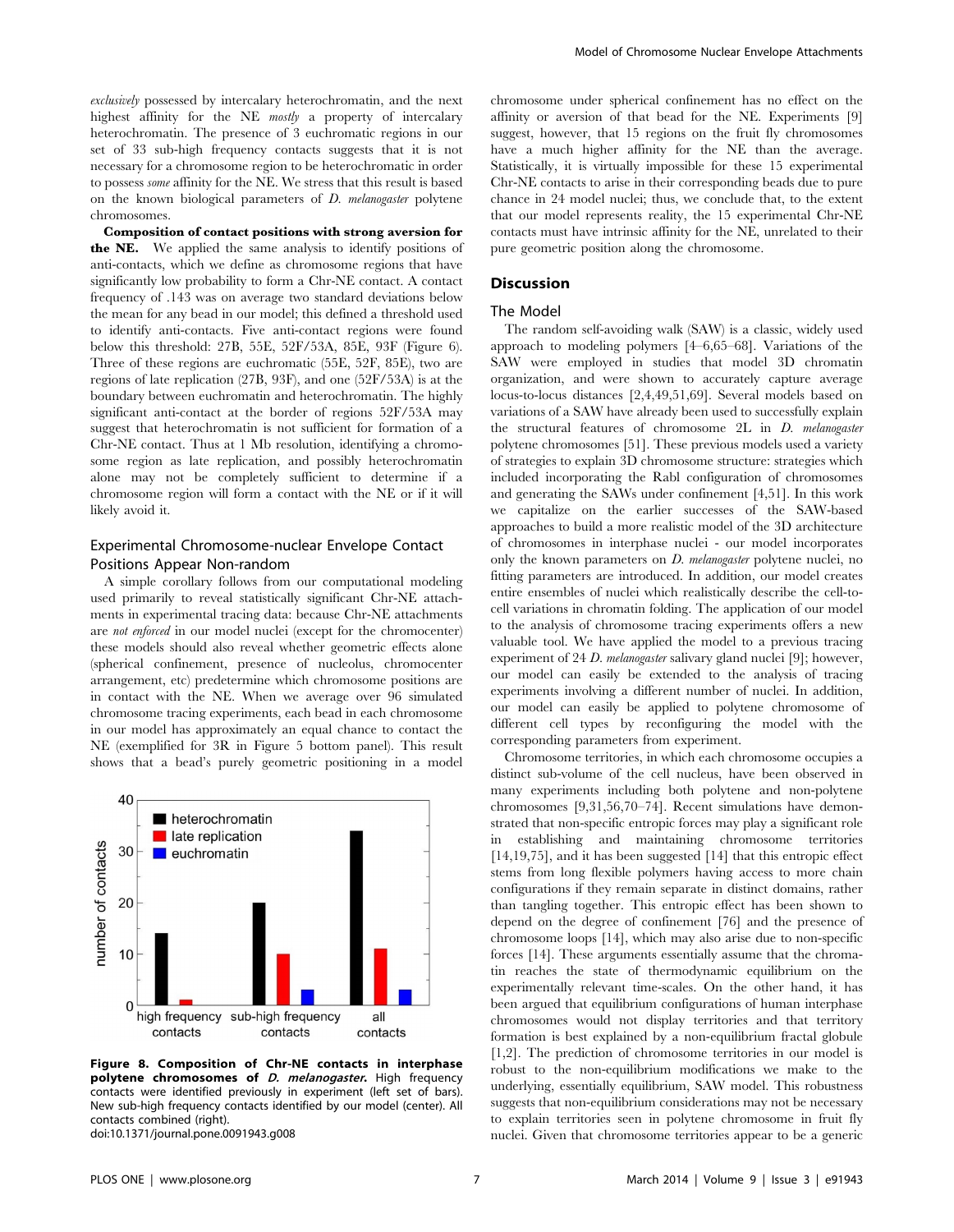feature of many genomes including human, our intuitive, yet mathematically rigorous and easily computable definition of the territory should be of interest as well.

#### New Chr-NE Contact Positions

Previous experiments [9,31] identified the 15 polytene chromosome positions with the highest probability to contact the NE; 14 of these corresponded to regions of intercalary heterochromatin. With the aid of our computational model we re-analyzed the experimental data and presented several important new results. First, our model provides a method to objectively define a Chr-NE contact or anti-contacts; these objective criteria are based only on robust statistical properties of polymer ensembles, the known parameters of D. melanogaster polytene chromosomes, and geometric dimensions of the D. melanogaster polytene nucleus. This analysis has led to identification of 33 new Chr-NE contacts, of which 20 are heterochromatic, 10 are late replicating, and 3 are euchromatic. This result suggests that affinity for the NE is not a discrete property; the most significant Chr-NE contacts may be exclusively heterochromatin [9], with less prominent contacts composed of mostly heterochromatin. We put forward a testable hypothesis that it is local density of heterochromatin that may determine the propensity to form Chr-NE contacts. Three of the Chr-NE contacts we identify are euchromatin suggesting that it may not be necessary for a chromosome region to be heterochromatic in order to have some affinity for the NE. We found 5 regions of anticontact (avoiding NE): 2 euchromatic, 2 late replicating, and 1 at the boundary between a euchromatin and heterochromatin region. This shows that late replication and possibly heterochromatin may not be sufficient to place a chromosome region in contact with the NE.

In non-polytene interphase chromosomes, pericentric and intercalary heterochromatin has been shown experimentally to possess a mechanism of localization to the NE, specifically, by lamin [29,39,77–80]. A previous study of 24 polytene nuclei found that 14 NE contacts are composed of intercalary heterochromatin and one is a late replicating region [9]. A following study confirmed 12 contacts (at 9A, 12DEF, 22A, 33A, 35A, 36C, 57A, 64D, 67D, 83D–84A, 98C, 100AF) and identified four more NE-contacting sites at 97A, 19DE, 60EF, and 61AB [43]. Interestingly, these four contacts were also identified as sub-high frequency contacts in our study, and all four include regions of intercalary heterochromatin. Our study identified a total of 48 significant contact sites, 45 possessing properties of heterochromatin/late replication regions and 3 possessing properties of true euchromatin (Table S3). Thus, our results are consistent with previous experiments, but also suggest that intercalary heterochromatin (at 1 Mb resolution) is not completely necessary or sufficient for the formation of a Chr-NE contact; however, it may be necessary for formation of Chr-NE contacts at the highest level of significance [9].

A genome-wide study of DNA-lamin binding in embryonic cells using DamID has shown significant correspondence to polytene Chr-NE contacts in larvae [39]. This study has also indicated that lamin binding is linked to a combination of several features including late replication, large size of intergenic regions, low gene expression status, and the lack of active histone marks, suggesting that a combination of cell-type dependent and independent factors may influence NE association. Furthermore, this study [39] reported that when the c-terminal, nuclear membrane binding portion of lamin protein was deleted (referred to as Lam  $\Delta^{\text{CaaX}}$ ) there was a negative correlation between  $\text{Lam }\Delta^\text{CaaX}$  and polytene chromosome NE association; consequently, it was suggested that Lam $\Delta^\mathrm{CaaX}$  may co-localize with genes that have an aversion for the NE. Both of these results are consistent with our findings: that

late replication or heterochromatin alone may not be sufficient to bind a chromosome locus to the NE and that some regions of the chromosome can be preferentially located at the nuclear interior.

Another study [29] has compared localization of laminassociated domains identified in DamID experiments [81] and 60 regions of intercalary heterochromatin. Interestingly, the overlap was far from complete: 6 regions of intercalary heterochromatin showed no overlap with any of the lamin-associated domains, and one region of intercalary heterochromatin encompassed five separate lamin-associated domains. Complete overlap was observed for 4 regions of intercalary heterochromatin [29] supporting our conclusion that intercalary heterochromatin is not completely necessary or sufficient for the formation of a Chr-NE contact.

### Overall Conclusions

The recently discovered correspondence between the organization of polytene and non-polytene chromosomes of D. melanogaster [28] has revived interest in using polytene chromosomes to study the 3D organization of the genome. Chromosome tracing experiments, as demonstrated in several classic studies [9,31,42,82], can be used to reconstruct the 3D organization of polytene chromosomes; however, these types of experiments still remain bottlenecked by the labor required to trace even a small ensemble of nuclei. Our study shows that experimentally parameterized computational models can assist studies of experimentally reconstructed nuclei. Our computational models complement a previous experiment [9] by revealing 33 new Chr-NE contacts and 5 anti-contacts; most of the 33 new contacts have properties of heterochromatin. However, the intercalary heterochromatic regions in D. melanogaster number more than 100 [22] and the complete rules for chromosome positioning with respect to the NE remain undiscovered. Further experiments may reveal additional Chr-NE contacts corresponding to the remaining regions of heterochromatin, or perhaps, additional contacts composed of both heterochromatin and euchromatin. The composition of contacts and anti-contacts in this study suggest a conclusion similar to that in previous studies [39]: that the placement of chromosomes at or away from the NE does not depend exclusively on chromatin type and a more complicated set of rules governs the formation of Chr-NE contacts. Importantly, our computational modeling indicates that confinement of chromosomes in a spherical nucleus alone does not favor the positioning of specific chromosome regions at the NE as seen in experiment.

#### Supporting Information

Figure S1 A posteriori filtering to achieve in the final ensemble 80% of telomeres in the hemisphere opposite the chromocenter as seen in experiment. (TIF)

Figure S2 The maximum volume of chromosome convex hull under confinement. The convex hull volume of a chromosome is maximized using a pivot algorithm [2]. Random rotations of chromosome segments are preformed, rejecting those that do not increase the convex hull volume. Iterations are preformed until numerical convergence is achieved. A maximum convex hull for chromosome 3R under confinement (left) is shown next to a model nucleus (right).

(TIF)

Figure S3 The maximum volume of chromosome convex hull in free space. In free space the maximum convex hull is larger than the entire nucleus.

 $(TIF)$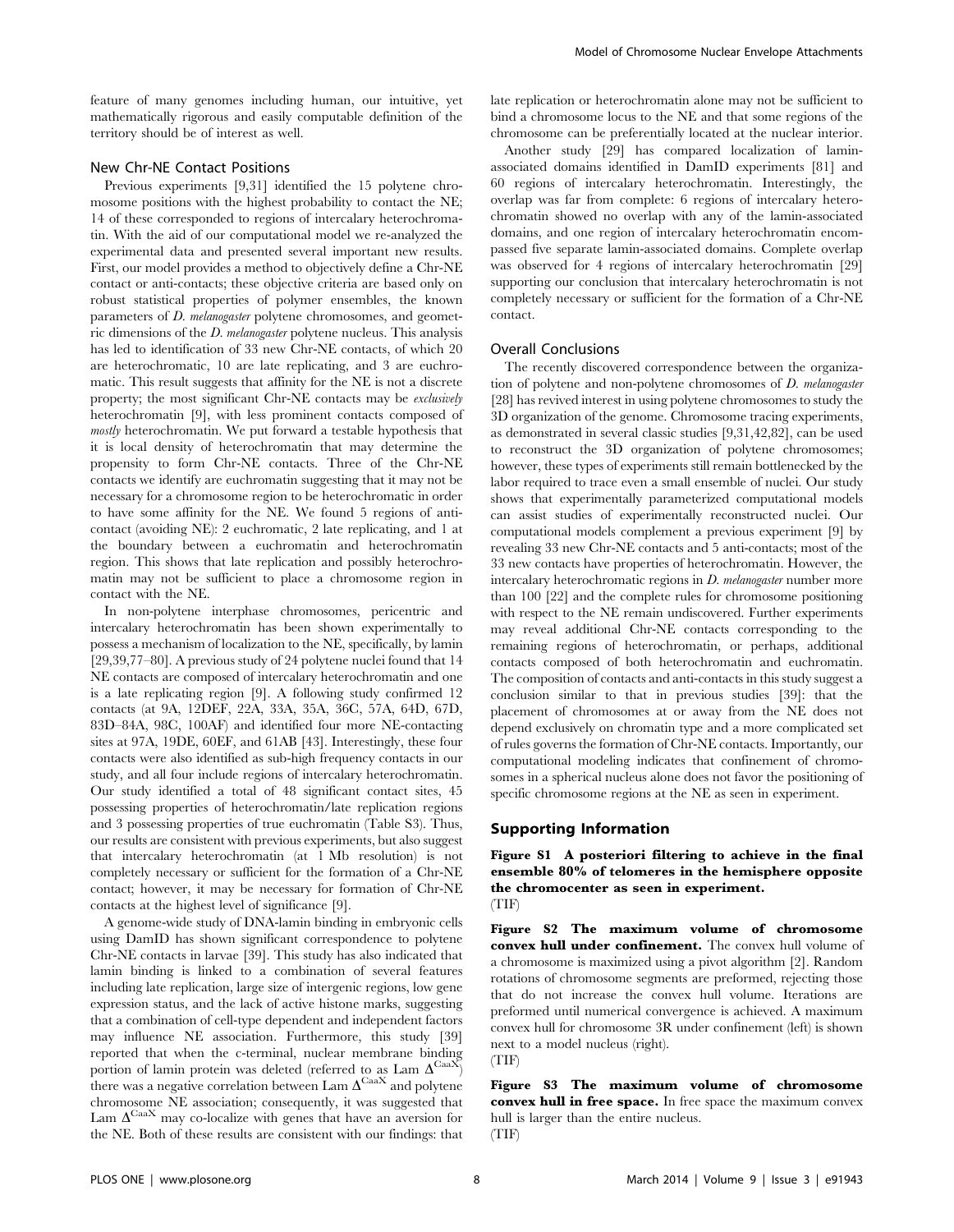Figure S4 Simulated nuclei with average territory index per chromosome .65. The average territory index per chromosome over all simulated nuclei we generated was .65 (see methods), examples of single model nuclei with this territory index are shown above. The standard deviation of the territory index per chromosome was .04.

(TIF)

Figure S5 Convergence of the non-intertwining frequency between pairs of chromosomes as the number of test directions for spatial separation is increased. Shown is frequency of non-intertwining depending on the number of direction vectors tested (methods); this suggests that as the number of test directions increases the frequency on non-intertwining chromosomes in our models approaches 95%.

(TIF)

# Figure S6 Examples of model chromosomes that intertwine.

(TIF)

Figure S7 Scaling of self avoiding walks. Each data point represents the square end-end length averaged over 1000 self avoiding walks. This averaging was repeated for self avoiding walks ranging from 50 monomers to 150 monomers. To capture the thickness of the chromosomes a cylinder of excluded volume was placed around the bond between nearest neighbor beads. Scaling with and without this extra excluded volume is shown above. Least square regression lines are shown for each set of points.

(TIF)

### References

- 1. Lieberman-Aiden E, van Berkum N, Williams L, Imakaev M, Ragoczy T, et al. (2009) Comprehensive Mapping of Long-Range Interactions Reveals Folding Principles of the Human Genome. Science 326: 289-293.
- 2. Mirny L (2011) The fractal globule as a model of chromatin architecture in the cell. Chromosome research : an international journal on the molecular, supramolecular and evolutionary aspects of chromosome biology 19: 37–51.
- 3. Rosa A, Everaers R (2008) Structure and Dynamics of Interphase Chromosomes. PLoS Comput Biol 4: e1000153.
- 4. Tokuda N, Terada TR, Sasai M (2012) Dynamical modeling of threedimensional genome organization in interphase budding yeast (vol 102, pg 296, 2012). Biophysical Journal 102: 719–719.
- 5. Wong H, Marie-Nelly H, Herbert S, Carrivain P, Blanc H, et al. (2012) A predictive computational model of the dynamic 3D interphase yeast nucleus. Curr Biol 22: 1881–1890.
- 6. Wong H, Arbona JM, Zimmer C (2013) How to build a yeast nucleus. Nucleus 4.
- 7. Albert B, Mathon J, Shukla A, Saad H, Normand C, et al. (2013) Systematic characterization of the conformation and dynamics of budding yeast chromosome XII. J Cell Biol 202: 201–210.
- 8. Wong H, Winn PJ, Mozziconacci J (2009) A molecular model of chromatin organisation and transcription: how a multi-RNA polymerase II machine transcribes and remodels the beta-globin locus during development. Bioessays 31: 1357–1366.
- 9. Hochstrasser M, Mathog D, Gruenbaum Y, Saumweber H, Sedat JW (1986) Spatial organization of chromosomes in the salivary gland nuclei of Drosophila melanogaster. The Journal of Cell Biology 102: 112–123.
- 10. Agmon N, Liefshitz B, Zimmer C, Fabre E, Kupiec M (2013) Effect of nuclear architecture on the efficiency of double-strand break repair. Nat Cell Biol 15: 694–699.
- 11. Marti-Renom M, Mirny L (2011) Bridging the resolution gap in structural modeling of 3D genome organization. PLoS computational biology 7: e1002125.
- 12. Wong H, Victor J-M, Mozziconacci J (2007) An All-Atom Model of the Chromatin Fiber Containing Linker Histones Reveals a Versatile Structure Tuned by the Nucleosomal Repeat Length. PLoS One 436: e877.
- 13. Heermann DW, Jerabek H, Liu L, Li Y (2012) A model for the 3D chromatin architecture of pro and eukaryotes. Methods 58: 307–314.
- 14. Finan K, Cook PR, Marenduzzo D (2011) Non-specific (entropic) forces as major determinants of the structure of mammalian chromosomes. Chromosome Research 19: 53–61.
- 15. Bohn M, Heermann DW (2011) Repulsive forces between looping chromosomes induce entropy-driven segregation. PLoS One 6: e14428.

Table S1 Robustness of thresholds to model details. (DOCX)

Table S2 Robustness of territories and intertwining to model details. (DOCX)

Table S3 Classification of chromosome-nuclear envelope contacts by chromatin type.

(DOCX)

Text S1 Derivation of model parameters and constraints from biological data.

(DOC)

Text S2 Robustness of threshold used to identify Chr-NE attachments.

(DOC)

Text S3 References. (DOC)

# Acknowledgments

We thank Tatyana Kolesnikova for discussion of the criteria for identifying regions of intercalary heterochromatin and late replication.

# Author Contributions

Conceived and designed the experiments: AVO NAK IVS. Performed the experiments: NAK IVS. Analyzed the data: NAK AVO IVS. Contributed reagents/materials/analysis tools: NAK IVS. Wrote the paper: AVO NAK IVS.

- 16. Cook PR, Marenduzzo D (2009) Entropic organization of interphase chromosomes. J Cell Biol 186: 825–834.
- 17. de Nooijer S, Wellink J, Mulder B, Bisseling T (2009) Non-specific interactions are sufficient to explain the position of heterochromatic chromocenters and nucleoli in interphase nuclei. Nucleic Acids Res 37: 3558–3568.
- 18. Mateos-Langerak J, Bohn M, de Leeuw W, Giromus O, Manders E, et al. (2009) Spatially confined folding of chromatin in the interphase nucleus. Proceedings of the National Academy of Sciences 106: 3812–3817.
- 19. Munkel C, Eils R, Dietzel S, Zink D, Mehring C, et al. (1999) Compartmentalization of interphase chromosomes observed in simulation and experiment. Journal of Molecular Biology 285: 1053–1065.
- 20. Duan Z, Andronescu M, Schutz K, McIlwain S, Kim YJ, et al. (2010) A threedimensional model of the yeast genome. Nature 465: 363–367.
- 21. Jerabek H, Heermann DW (2012) Expression-dependent folding of interphase chromatin. PLoS One 7: e37525.
- 22. Zhimulev IF, Belyaeva ES, Makunin IV, Pirrotta V, Volkova EI, et al. (2003) Influence of the SuUR gene on intercalary heterochromatin in Drosophila melanogaster polytene chromosomes. Chromosoma 111: 377–398.
- 23. Lis JT (2007) Imaging Drosophila gene activation and polymerase pausing in vivo. Nature 450: 198–202.
- 24. Gilbert LI (2008) Drosophila is an inclusive model for human diseases, growth and development. Molecular and Cellular Endocrinology 293: 25–31.
- 25. Riddle NC, Shaffer CD, Elgin SCR (2009) A lot about a little dot lessons learned from Drosophila melanogaster chromosome 4. Biochemistry and Cell Biology-Biochimie Et Biologie Cellulaire 87: 229–241.
- 26. Zhimolev IF (1996) Morphology and structure of polytene chromosomes. Advances in Genetics, Vol 34 34: 1–490.
- 27. Zhimulev IF, Belyaeva ES, Vatolina TY, Demakov SA (2012) Banding patterns in Drosophila melanogaster polytene chromosomes correlate with DNA-binding protein occupancy. Bioessays 34: 498–508.
- 28. Vatolina T, Boldyreva L, Demakova O, Demakov S, Kokoza E, et al. (2011) Identical Functional Organization of Nonpolytene and Polytene Chromosomes in Drosophila melanogaster. PLoS One 6: e25960.
- 29. Belyaeva ES, Goncharov FP, Demakova OV, Kolesnikova TD, Boldyreva LV, et al. (2012) Late Replication Domains in Polytene and Non-Polytene Cells of Drosophila melanogaster. PLoS ONE 7: e30035.
- 30. Demakov SA, Vatolina TY, Babenko VN, Semeshin VF, Belyaeva ES, et al. (2011) Protein composition of interband regions in polytene and cell line chromosomes of Drosophila melanogaster. BMC Genomics 12.
- 31. Hochstrasser M, Sedat JW (1987) Three-dimensional organization of Drosophila melanogaster interphase nuclei. I. Tissue-specific aspects of polytene nuclear architecture. J Cell Biol 104: 1455–1470.